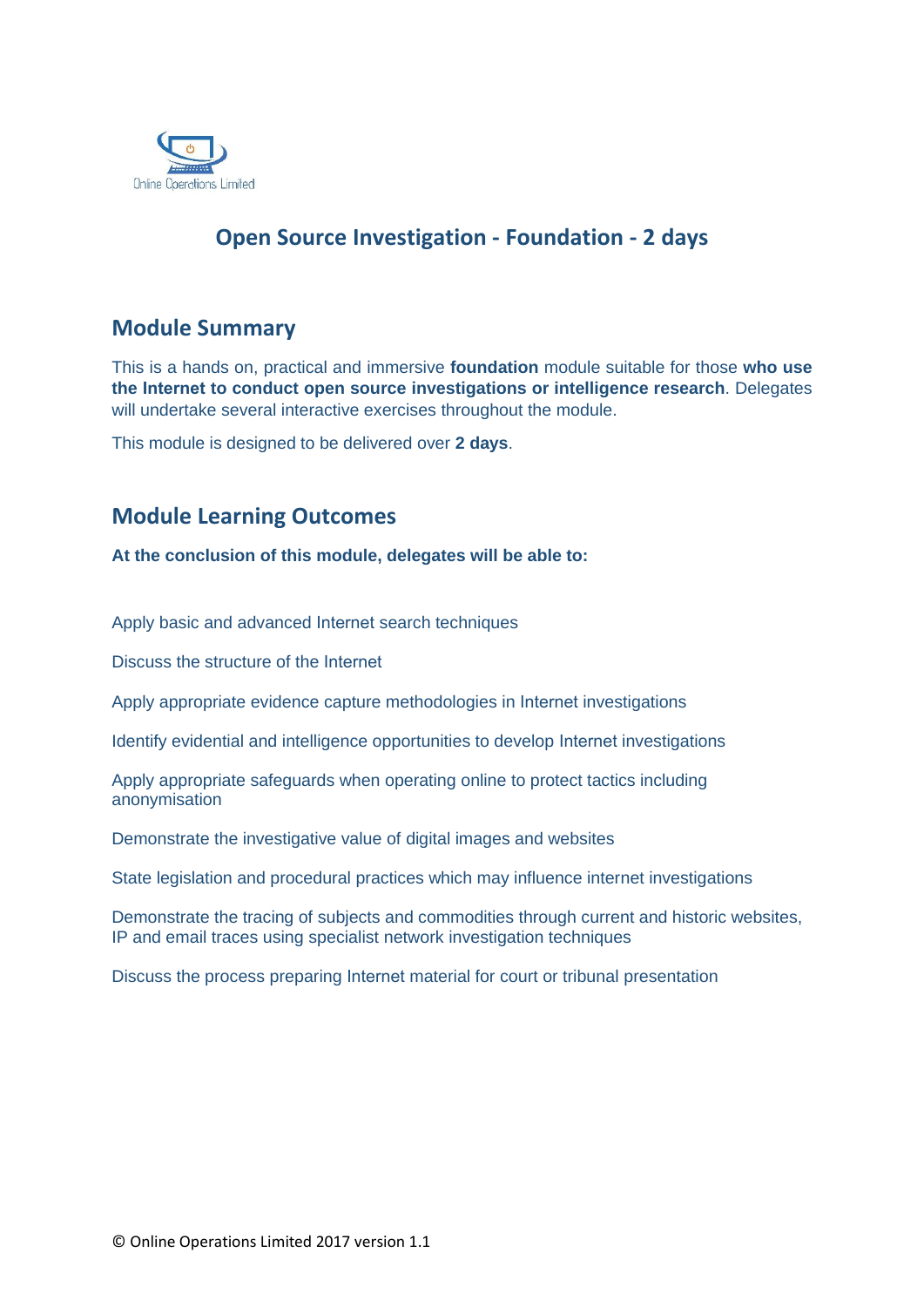| $9 - 10$                                               | $10 - 11$                                            | 11-1230                                       |                                                | 1330-1500                                                  | 1515-1630                                                           |                                                        |
|--------------------------------------------------------|------------------------------------------------------|-----------------------------------------------|------------------------------------------------|------------------------------------------------------------|---------------------------------------------------------------------|--------------------------------------------------------|
| Introductions and<br><b>Course Outline</b><br>1.0      | Communication<br>Profiles<br>1.1                     | Planning an<br>Online<br>Investigation<br>1.2 | Internet<br>Architecture<br>1.3                | <b>Browser Based Tools</b><br>1.4                          | <b>Basic and Advanced</b><br><b>Searching Techniques</b><br>$1.5\,$ | <b>Evidence Capture Tools</b><br>1.6                   |
| <b>Investigating Emails</b><br>and Email Traces<br>2.1 | <b>Investigating Digital</b><br><b>Images</b><br>2.2 | Investigating<br>Websites<br>2.3              | Legislation<br>and<br><b>Procedures</b><br>2.4 | Social Networks and<br><b>Online False Personas</b><br>2.5 | <b>Handling Internet Evidence</b><br>and Intelligence<br>2.6        | <b>Course Closure and Review</b><br>of Learning<br>2.7 |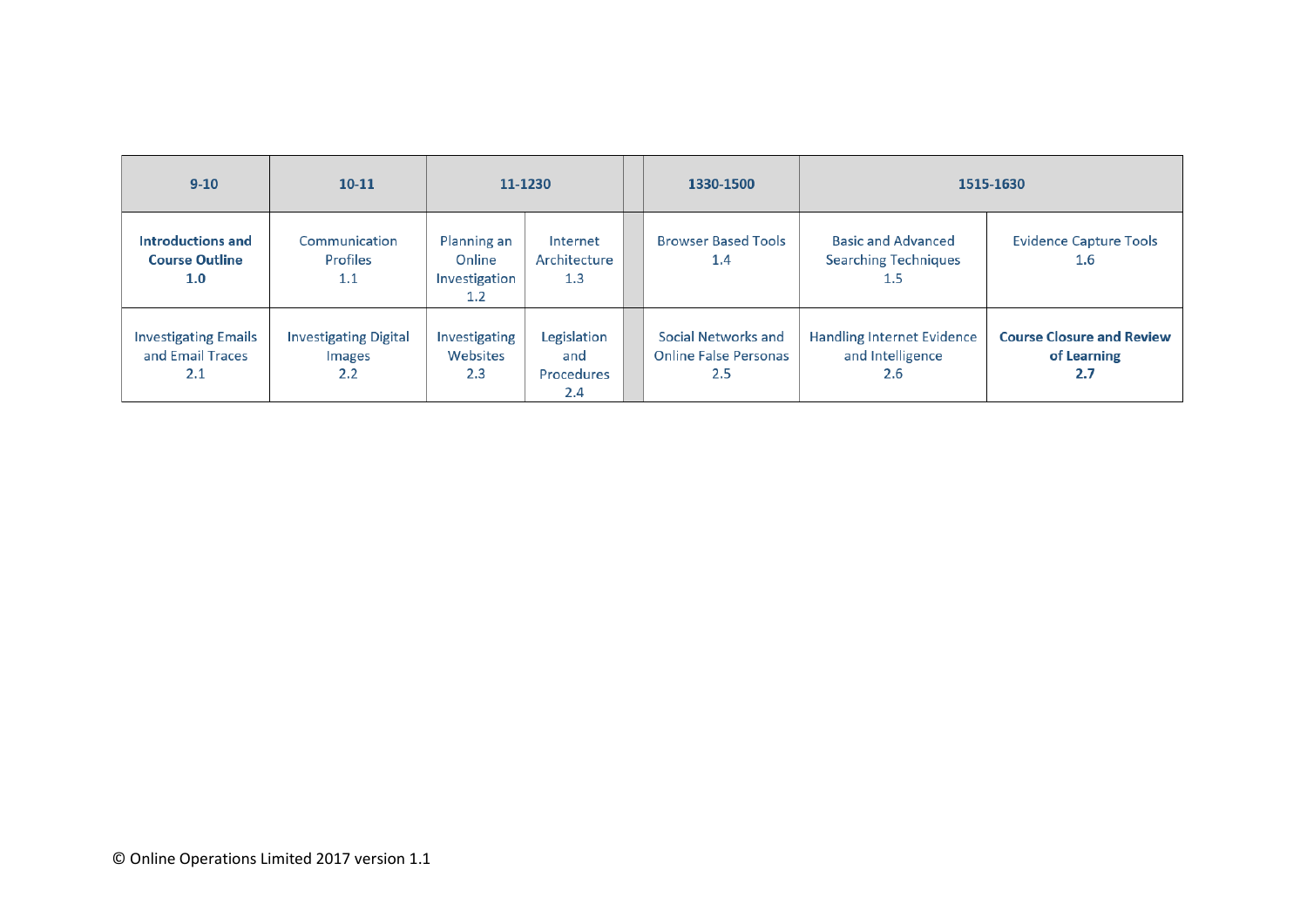# **Module Delivery Sessions**

## **Module Opening**

- 1.0.1 Health and Safety
- 1.0.2 Module Outline
- 1.0.3 Learning Outcomes and Timetable
- 1.0.4 Introductions

#### **Communication Profiles**

- 1.1.1 What is a communication Profile?
- 1.1.2 Why do we need Communication Profiles?
- 1.1.3 What should be included in a Communication Profile
- 1.1.4 Keeping a Communications Profile current
- 1.1.5 Source of Information for a Communications Profile

#### **Investigation Styles and Planning an Online Investigation**

- 1.2.1 Covert and Overt investigations
- 1.2.2 Proactive and Reactive investigations
- 1.2.3 The briefing process, investigation parameters and expectations
- 1.2.4 Authorisations, policies and procedures
- 1.2.5 Equipment considerations

#### **Internet Architecture**

- 1.3.1 What is a network?
- 1.3.2 What is the Internet?
- 1.3.3 Internet Protocols
- 1.3.4 Domain Name Service
- 1.3.5 Uniform Resource Locators (URL)

## **Browser Based Tools and Customisation**

- 1.4.1 Selecting the correct browser
- 1.4.2 Customising your browser
- 1.4.3 Browser based tools and add-ons

#### **Basic and Advanced Search Techniques**

- 1.5.1 Google and other major search engines basic search
- 1.5.2 Interpreting search results
- 1.5.3 Cached results
- 1.5.4 Meta search tools
- 1.5.5 Google and other major search engine advanced tools
- 1.5.6 Search tools and specialist search engines
- 1.5.7 Managing search results

### **Evidence Capture Tools**

- 1.6.1 Why capture?
- 1.6.2 What should we capture?
- 1.6.3 Capture tools and software
- 1.6.4 Dealing with captured material